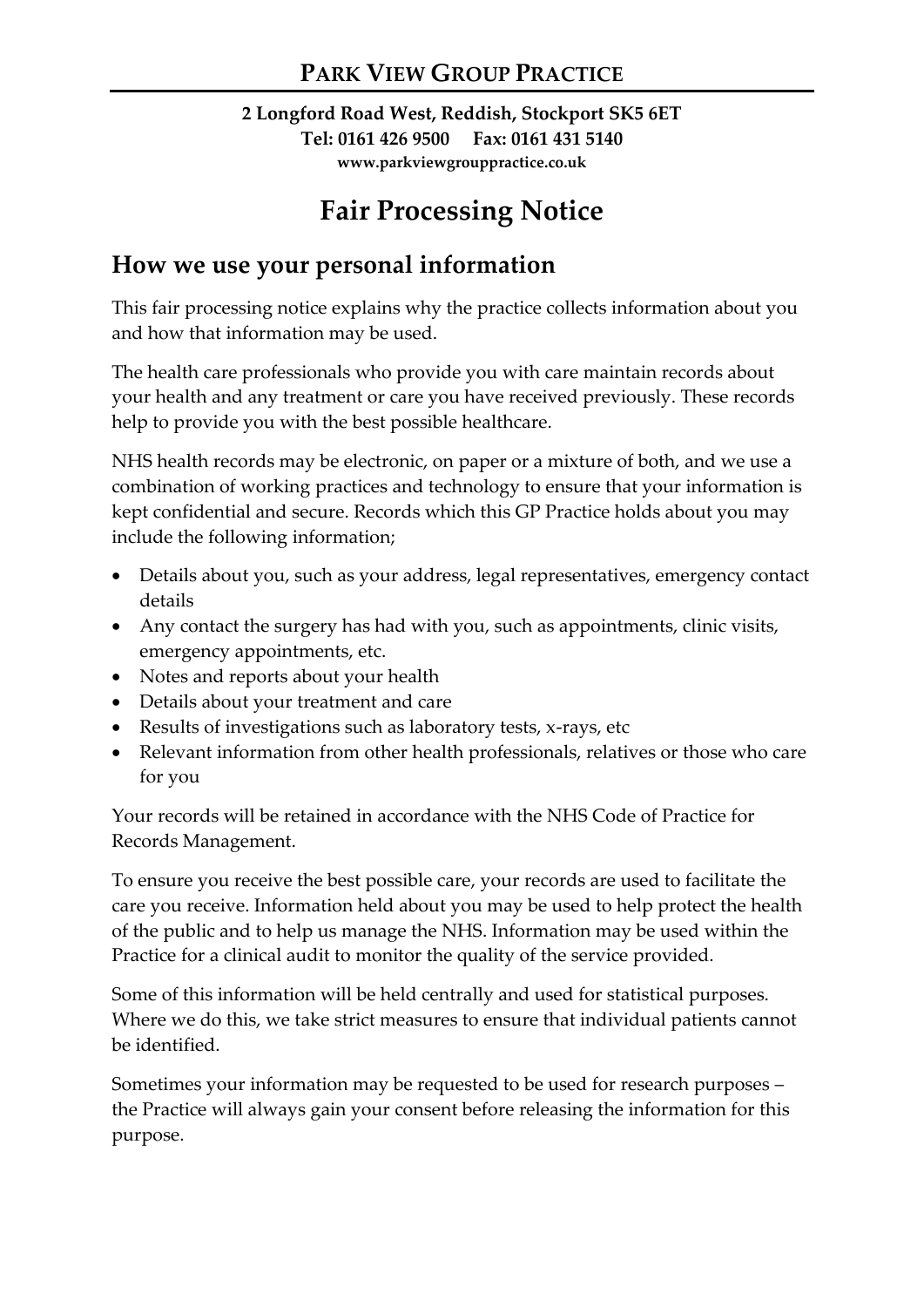## **How do we maintain the confidentiality of your records?**

We are committed to protecting your privacy and will only use information collected lawfully in accordance with:

- Data Protection Act 1998
- Human Rights Act 1998
- Common Law Duty of Confidentiality
- Health and Social Care Act 2012
- NHS Codes of Confidentiality and Information Security
- Information: To Share or Not to Share Review

Every member of staff who works for the Practice or another NHS organization has a legal obligation to keep information about you confidential.

We will only ever use or pass your information about you if others involved in your care have a genuine need for it. We will not disclose your information to a third party without your permission unless there are exceptional circumstances (i.e., life or death situations), where the law requires information to be passed on, for example, Child/Adult Protection and Serious Criminal Activity.

### **Who are our partner organisations?**

We may also have to share your information, subject to strict agreements on how it will be used, with the following organisations or receive information from the following organisations:-

- NHS Trusts/ Foundations Trusts
- $\bullet$  GPs
- NHS Commissioning Support Units
- Independent Contractors such as Dentists, Opticians, Pharmacists
- Private Sector Providers
- Voluntary Sector Providers
- Ambulance Trusts
- Clinical Commissioning Groups
- Social Care Services
- NHS Digital
- Local Authorities
- Education Services
- Fire and Rescue Services
- Police and Judicial Services
- Other 'data processors' which you will be informed of

You will be informed who your data will be shared with and in some cases asked for explicit consent for this to happen when this is required.